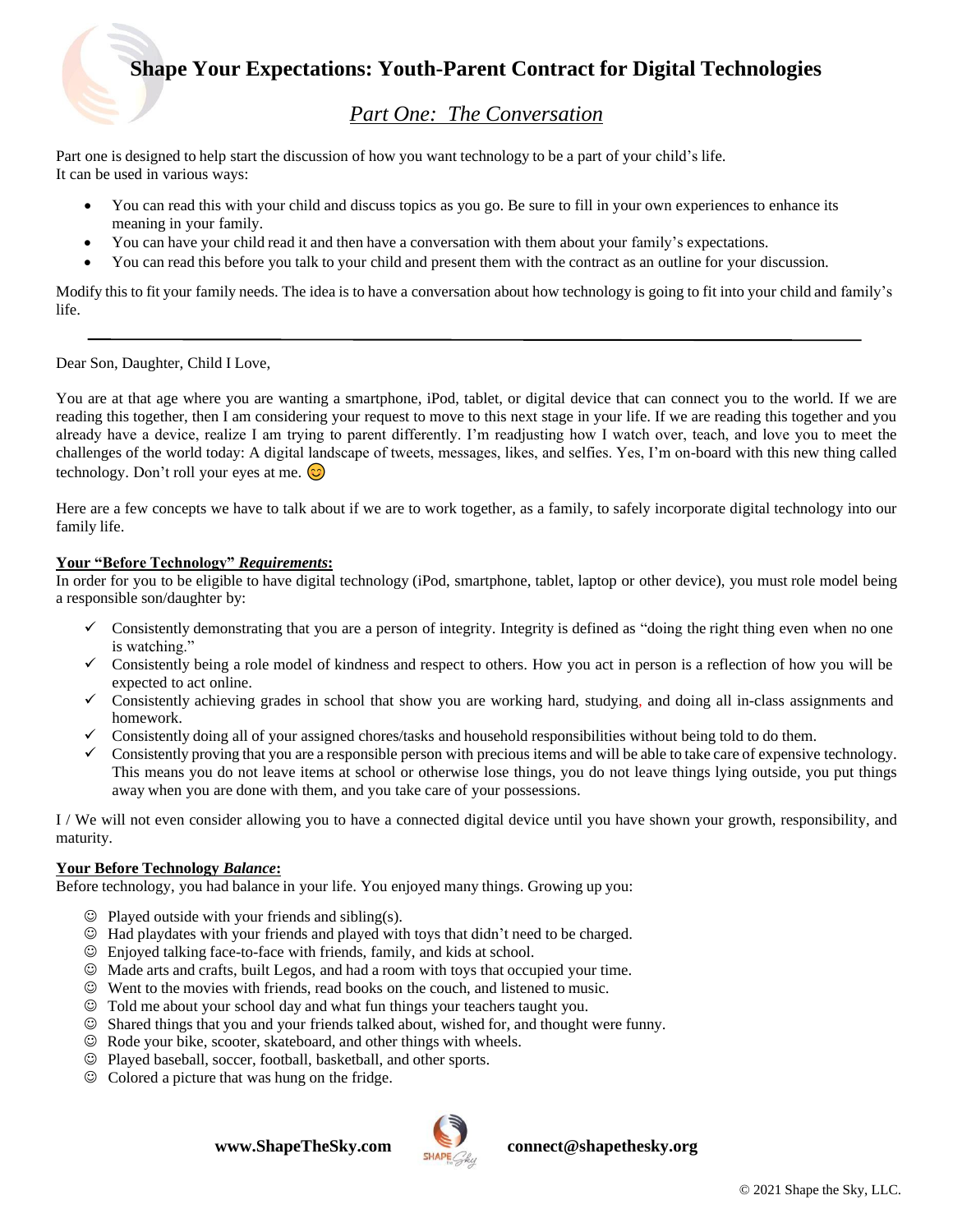

All of these things (and many more) made for a balance in your life. You must not allow these to disappear as a result of having the technology listed in this contract. At any point I see that you are losing the joys of the unconnected world around you, I will bring you back to a world that you enjoyed before technology. I will help you restore balance.

## **A Reminder of What Words Mean:**

Words can have more than one definition, and I don't want you to get lost in the ever-shifting way words are used due to technology. Please remember that:

A *friend* is someone you met face-to-face and got to know by hanging out with them in-person. They are someone you can pat on the back when they score the winning goal. A friend smiles back at you with their lips and teeth, not an emoji.

A "friend" online is someone you have connected with digitally and will never have the depth of a friendship you have made in real life (IRL). They can not and will not be able to know you like your friends from elementary school do. It's just not how it works. Your goal in life is to accumulate friends, not "online connections" or "followers".

"Talking to" means having a conversation face to face or over the phone. Please use the right terms for communication. A text message is a text message, a DM is a direct message and a message through whatever social media you are going to use is a shortened digital message. Many hurt feelings and lost friendships start with a misinterpreted text message, tweet, online post, etc.

#### **Being "Left Out":**

With your new piece of technology, you will have opportunities to feel left out. You will not be invited to every mall trip, movie showing, or weekend party. That's how growing up works. There are many events you *will* be invited to join. You will go, you will have fun, and you will create wonderful memories. Watching events you are not invited to through a "story" with your technology has no constructive benefit for your emotional health. Please avoid the temptation to watch from the outside. Embrace yourself in the ones you do get invited to. If you are upset over not getting invited to an event, remember I'm most likely at home and would love to spend that time with you. Find me and we can go to dinner and a movie.

#### **Fitting In:**

Life is an ever-evolving experiment in learning where you "fit in" with the world. Will my friends like my new shirt? Where should I sit at lunch? How should I do my hair? What social media should I use? And a big one: Do I have to do something I don't want to do to fit it? The answer is "no", you don't have to do something you don't want to so you "fit in". You never should compromise yourself to fit it. You may see people using their technology to be mean to others. Do not be unkind through technology so that you "fit in" with the crowd. Please remember this old saying: What's popular isn't always right, and what's right isn't always popular. Do what is right.

#### **Knowledge and Wisdom:**

Here is where we must join forces. You have grown up in a world surrounded with technology. From a young age, you have learned to use this technology, and you picked up on the skills and knowledge to use it very easily. Like riding your bike, the more you practiced it, the better you got. I started using it at a time when I did not have the time to practice it like you have, and I use it differently than you will. Wisdom can't be bought, you must earn it as you grow. Be patient; you are now gathering the experiences that will shape your wisdom in later years. You have the knowledge to work all of this technology; please teach me how to keep up with all of the trending gadgets and social media platforms. In exchange, I will offer my wisdom to help guide you through using technology with integrity. Please never be afraid to ask me for help. It's why I'm here. This is our partnership.

## **Emotional Health:**

Finally, I want to impress upon you the importance of maintaining your emotional health. From a young age you have been told, taught, and encouraged to take care of your physical health. You eat right, exercise, and brush your teeth. Please understand that your emotional health is just as important. You need to understand your feelings, thoughts; and moods. With a healthy body there is balance between your diet and exercise. With a healthy mind, there is balance between your emotions, thoughts and actions. Technology can be a fun way to exercise your mind. There are many websites and appsthat help you learn. Technology can also exercise your mind in destructive ways as well. If you find yourself preoccupied with checking your phone for a message or wanting to see what others are doing, try to pull yourself back to a healthy balance. Never be afraid to tell me if you feel your balance is beginning to suffer. I am your parent, and I will help you emotionally just as I have physically.

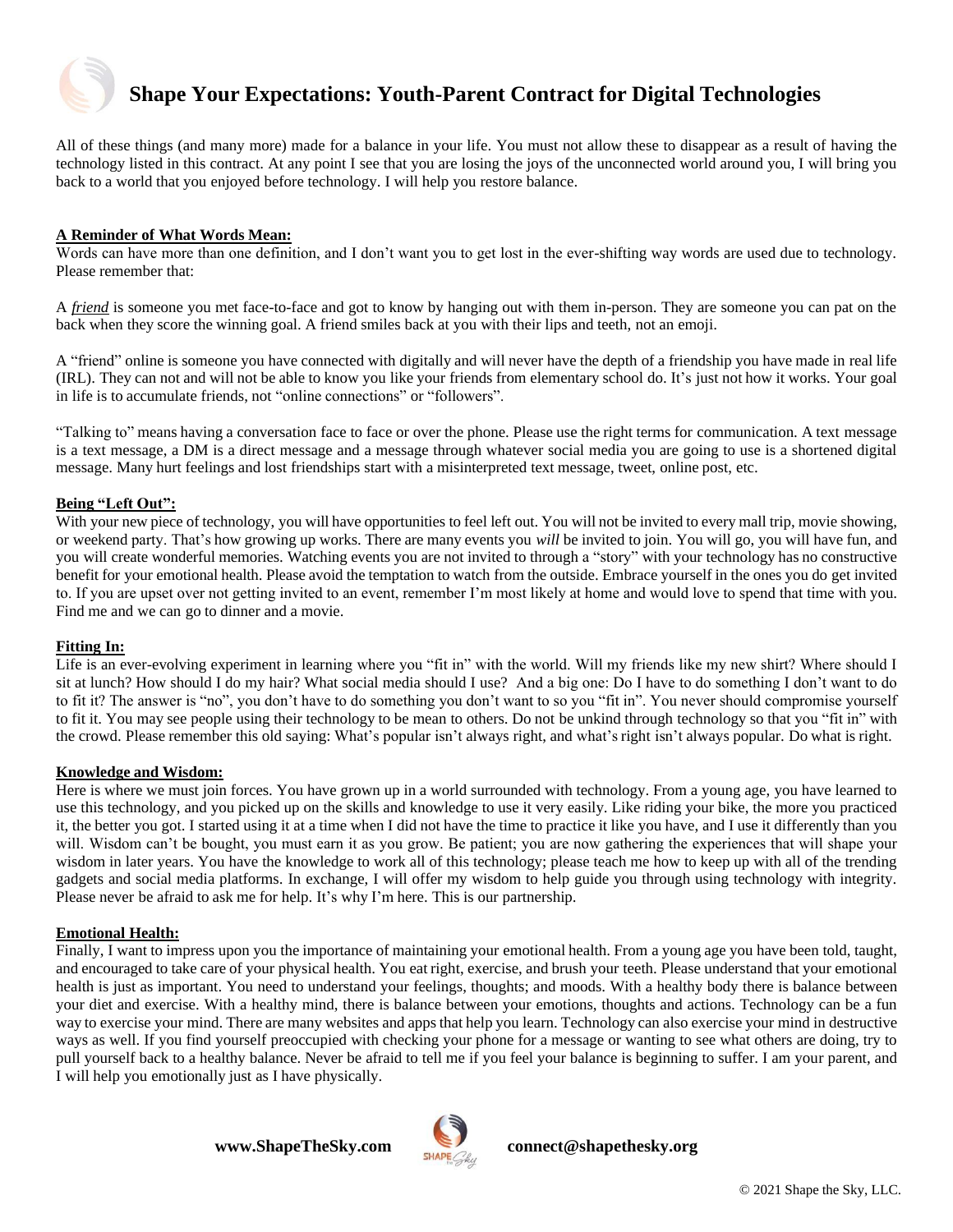## *Part Two: The Terms*

| This Contract is for a: | New Device: Updating Terms of a Currently Owned Device: ________                  |                          |
|-------------------------|-----------------------------------------------------------------------------------|--------------------------|
|                         | This technology contract is held between:                                         |                          |
|                         | The parent(s) $\qquad \qquad$ The parent (s)                                      |                          |
|                         | and                                                                               |                          |
|                         |                                                                                   |                          |
|                         | The start date of this contract is                                                |                          |
|                         | This contract will be initially reviewed again on or before______________________ | On that date a review of |

responsible use will be conducted to assess if this contract will be continued, modified, or ended. This contract will be reviewed every (weeks, months, etc.) thereafter.

## **Youth Expectations**

- 1. Technology is a privilege and not a right. I am willing to continue the responsible behaviors I have displayed to earn this privilege.
- 2. I will use any and all technology with integrity. Integrity is defined as: *doing the right thing even when no one is watching*.
- 3. This contract will cover any piece of technology I use, including those owned by my parents, my siblings, and school, and me. This extends to any device that is electronic and connects to the internet.
- 4. I will take care of any device I use. Technology is expensive and should be valued as a tool and not something that will be simply be replaced/repaired if damaged.
- 5. I will be responsible for any damage repairs or replacement costs made to any devices I use.
- 6. I will not "loan" or allow others to use my device(s).
- 7. I will always answer my parent(s) calls/texts messages. If I miss a call/text from them I will call/text them back as soon as I see the missed message. Failure to do so will result in (loss of device/suspended) (loss of device/suspended privilege/ending of contract, etc.) for (days, weeks, etc.).
- 8. I will be permitted to use my device for (minutes/hours) on a school day. On a non-school day I will be permitted to use my device for *(minutes/hours)*.
- 9. My device(s) will not be permitted in my room after  $($ designate a time).
- 10. My device(s) will be stored/charged at this location in the house: (ex. Basket in the living room).
- 11. Related to school, my device will example to the stay at home, be permitted to take to school).
- 12. I will follow the rules/policies of school/work/community areas related to technology.
- 13. I will share the passwords to my devices, my app store accounts, and all social media accounts with my parents. This is for my security and safety. If something should ever happen to me, my parent(s) need to be able to access all of my accounts to help locate me.
- 14. If I change a password, I will notify you. Any password changes without notifying my parent(s) of the new password will result in a loss of technology privilege until further notice.
- 15. I am responsible for a percentage of the monthly cost of my device. The current monthly cost to me will be . This cost will be reassessed at every contract review based upon trending costs of technology, my age, and jobs I acquire.
- 16. I will have open communication with my parents about any apps I want to download.
- 17. I will not create more than one account for any app.
- 18. I understand who someone says they are online is not who they may be in real life.
- 19. I will not share personal identifying information online or through social media. Examples of personal information are: full name, birthdate, address, age, driver's license picture, school ID picture, bank accounts, debit cards, when I'm not home, home alone or on vacation, school I attend, or other identifying information.